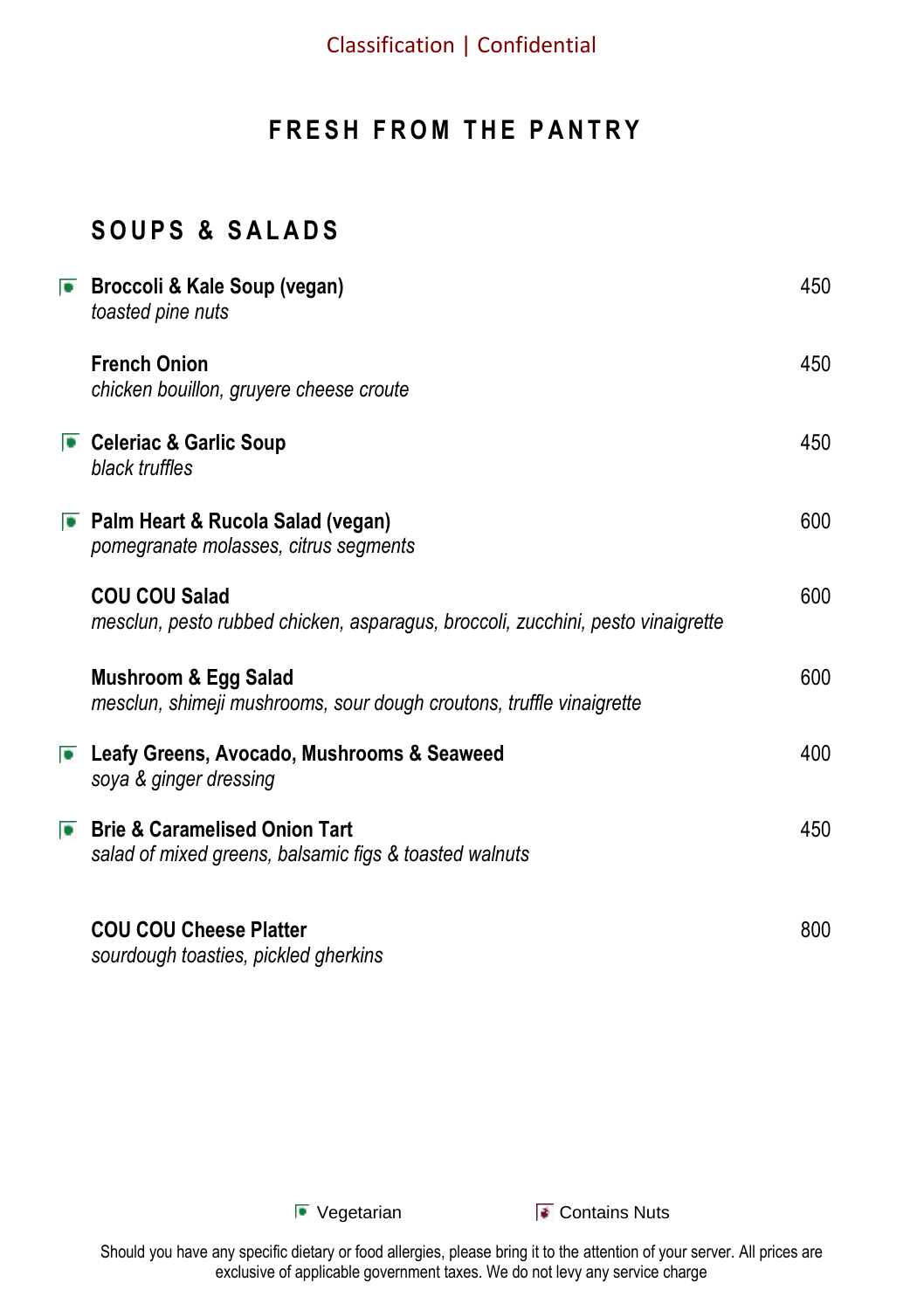# **PETÍT PLATES**

| $\bullet$ | <b>Burrata &amp; Mushroom Brioche</b><br>candied cherry tomatoes                          | 550        |
|-----------|-------------------------------------------------------------------------------------------|------------|
|           | <b>Chilli &amp; Garlic Rubbed Chicken</b><br>corn purée                                   | 550        |
|           | <b>Spiced Lamb Sausages</b><br>quinoa mash, onion gravy                                   | 750        |
|           | <b>Lobster Brioche Roll</b>                                                               | 750        |
| $\bullet$ | "Croque" - Pan Fried Sandwich<br>Cheese, broccoli, leeks, kale<br>Monsieur - ham & cheese | 550<br>650 |
|           | <b>SANDWICHES</b>                                                                         |            |
| $\bullet$ | <b>Buratta &amp; Tomato on Sourdough</b><br>kalamata olive puree                          | 500        |
|           | • Tomato Avocado & Cheese Croissant                                                       | 500        |
|           | Egg & Mustard on Pumpkin & Chia seed Sourdough                                            | 400        |
|           | <b>Smoked Salmon &amp; Guacamole Bagel</b>                                                | 600        |
|           | Harissa Spiced Chicken in Herb Brioche                                                    | 500        |

**Ham and Cheese Croissant** 

**E** Vegetarian **Contains Nuts** 

600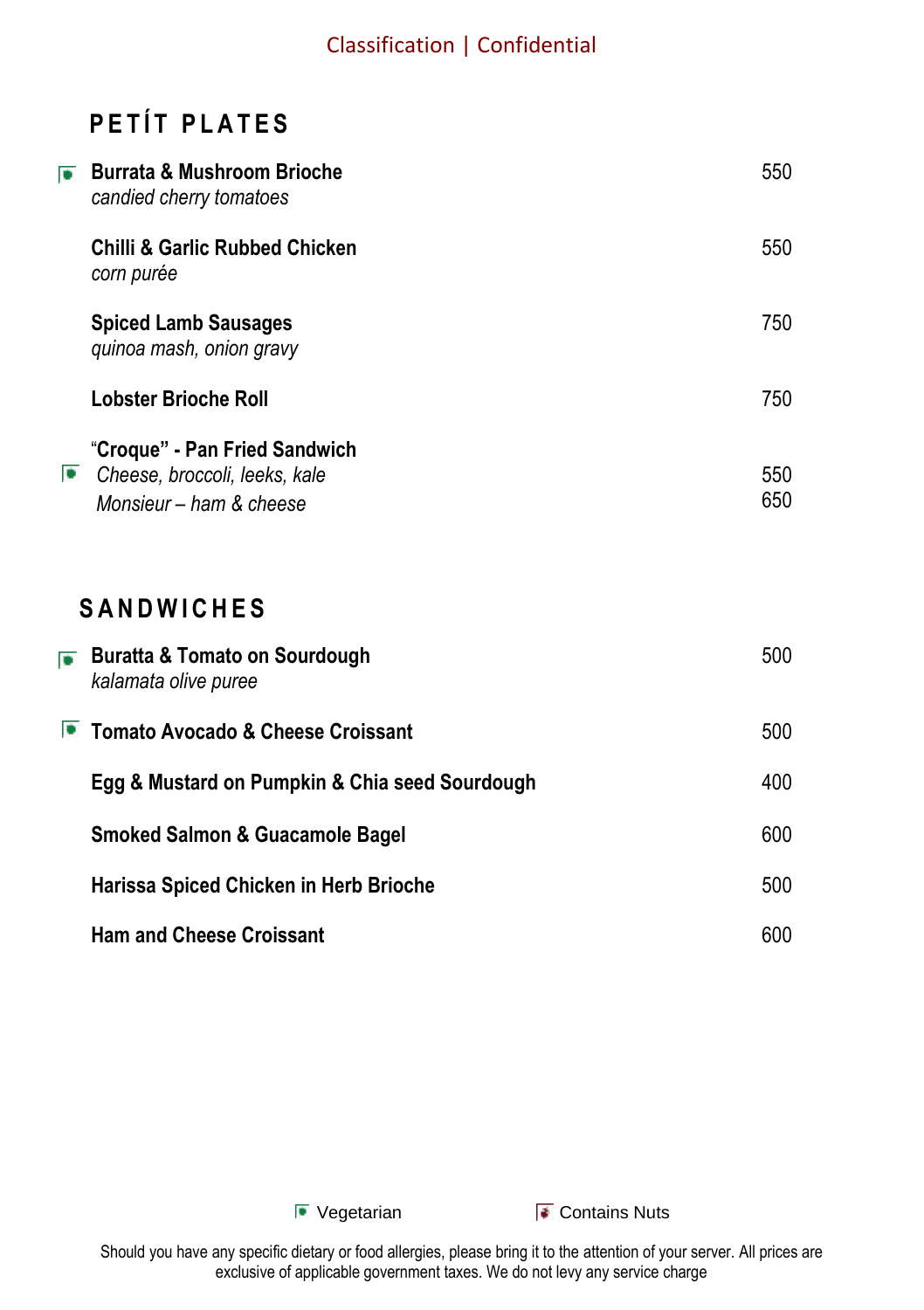## **GRANDE PLATES**

| $\bullet$ | <b>Cumin Rubbed Cottage Cheese and Pickled Beetroot Wrap</b>                                                        | 700  |
|-----------|---------------------------------------------------------------------------------------------------------------------|------|
| $\bullet$ | <b>Caponata Parmentier</b><br>aubergine, bell peppers, tomato, potato mash and house salad                          | 750  |
| $\bullet$ | <b>Vegetarian Brochette</b><br>plant based protein, zucchini and broccoli on a bed of cous cous and pearl<br>barley | 800  |
|           | <b>Cou Cou Parmentier</b><br>chicken mince, potato mash and house salad                                             | 850  |
|           | Tetrazzini<br>mélange of porcini, shitake, shimeji, & morels with baked chicken                                     | 1050 |
|           | <b>Chicken Brochette</b><br>skewered spiced morsels of chicken on a bed of cous cous and pearl barley               | 900  |
|           | <b>TARTINES</b>                                                                                                     |      |
| $\bullet$ | <b>Mushroom and Truffle Toast</b><br>Vegan Cheese                                                                   | 600  |
| $\bullet$ | <b>Creamed Spinach and Charred Corn &amp; Jalapeno</b>                                                              | 500  |
|           | Scrambled Eggs, Tomato Confit, Avocado & Feta                                                                       | 500  |
|           | Caramelized Onion, Bacon Jam & Guacamole Toast                                                                      | 650  |
|           | Prawn Aglio e Olio Toast                                                                                            | 600  |

**E** Vegetarian **Contains Nuts**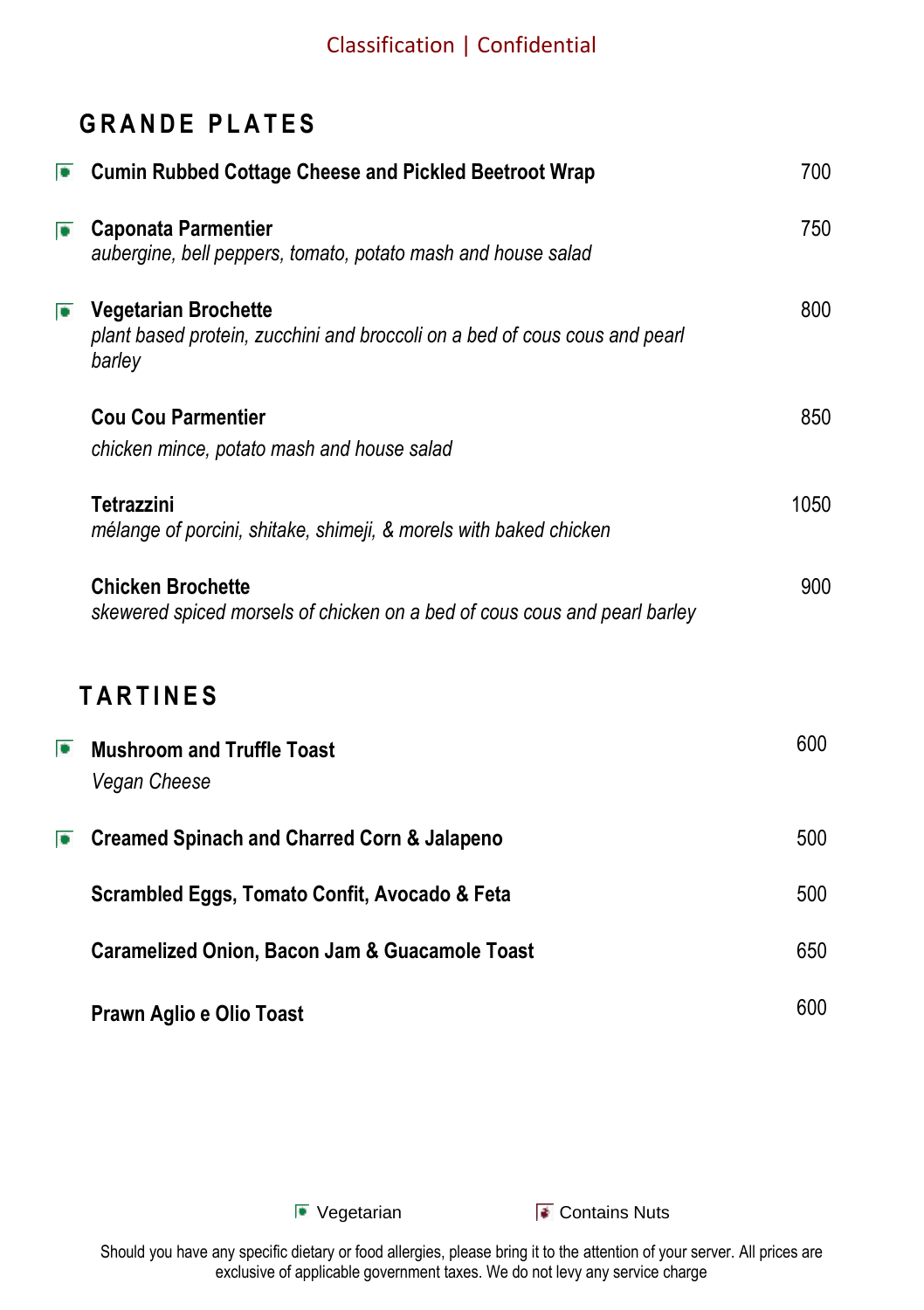### **F R E S H B A K E S**

| $\bullet$ | Croissant                                                                                                                  | 225 |
|-----------|----------------------------------------------------------------------------------------------------------------------------|-----|
| $\bullet$ | Pain au Chocolat                                                                                                           | 225 |
|           | <b>Cinnamon Brioche</b>                                                                                                    | 225 |
|           | <b>Triple Chocolate Brioche</b>                                                                                            | 225 |
|           | <b>Mango Croissant</b>                                                                                                     | 225 |
| $\bullet$ | <b>Kouign Amann</b>                                                                                                        | 275 |
| ÷         | <b>Almond Croissant</b>                                                                                                    | 275 |
| $\bullet$ | <b>Ratatouille Puff</b>                                                                                                    | 400 |
|           | <b>Curried Chicken Puff</b>                                                                                                | 500 |
|           | <b>Lamb Puff Pithiviers</b>                                                                                                | 650 |
|           | <b>PASTRIES</b>                                                                                                            |     |
| $\bullet$ | Fig & Vanilla                                                                                                              | 375 |
|           | Opera<br>Classic chocolate & coffee layered in almond sponge                                                               | 400 |
|           | <b>Mango Cheesecake</b>                                                                                                    | 375 |
|           | Ispahan<br>Raspberry, rose & lychee pastry                                                                                 | 450 |
| $\bullet$ | <b>Chocolate &amp; Candied Kumquat</b><br>Layered flourless chocolate sponge with kumquat marmalade & chocolate<br>ganache | 350 |
|           | $\overline{\bullet}$ Red Fruit tart                                                                                        | 350 |
|           | ■ Contains Nuts<br>$\bullet$ Vegetarian                                                                                    |     |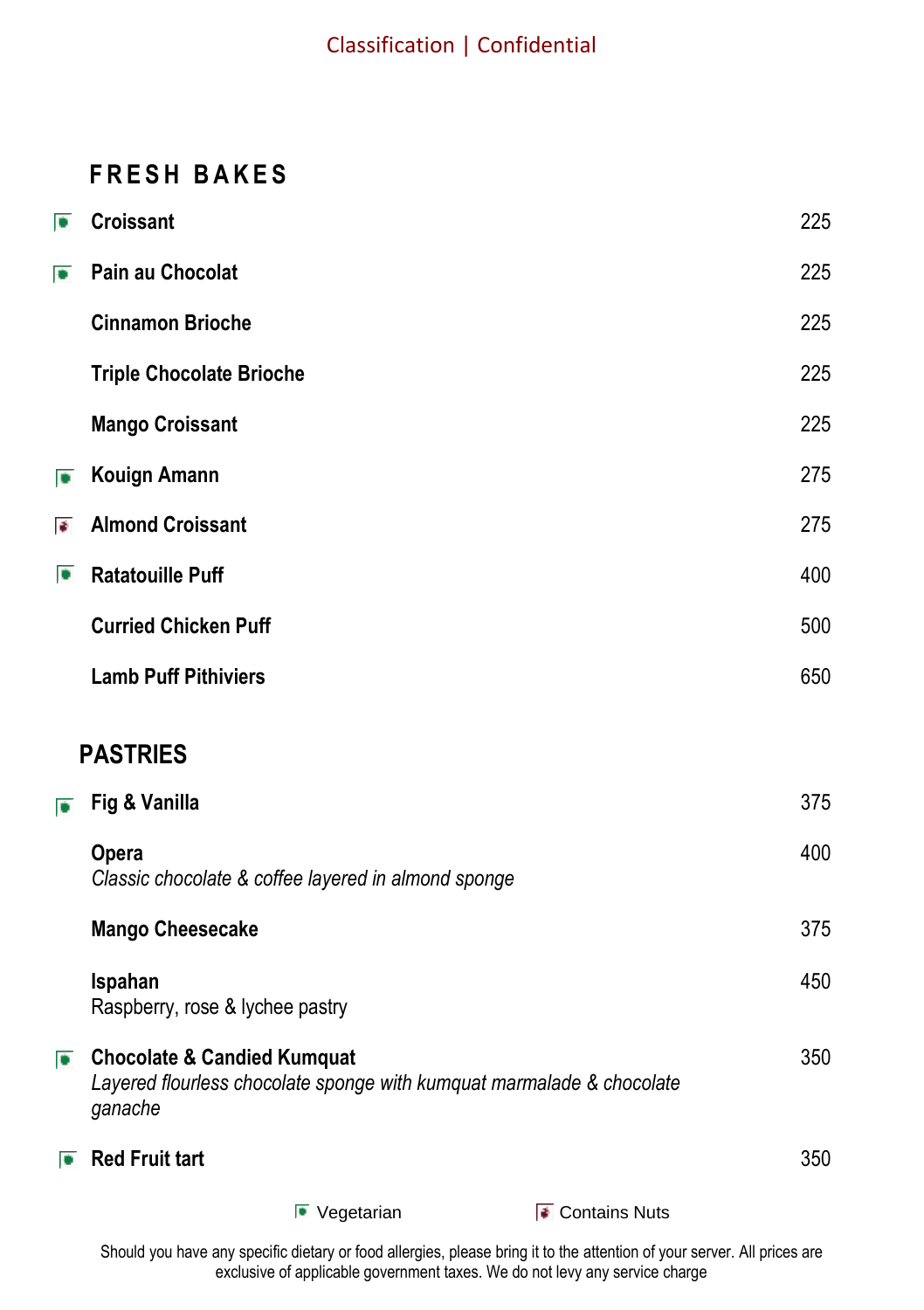### **ICE CREAMS**

| <b>Double Chocolate</b>                                       | 320              |
|---------------------------------------------------------------|------------------|
| <b>Caramel</b>                                                | 260              |
| <b>Pistachio &amp; Strawberry</b>                             | 360              |
| <b>Raspberry &amp; Ginger Sorbet</b>                          | 220              |
| Mango Chilli sorbet                                           | 220              |
| <b>Affogatos</b><br>Classic   Caramel   Mocha   Double Coffee | 350 400  400 400 |

### **FROM THE HOUSE OF ILLY**

| <b>Espresso</b>                      | 220 |
|--------------------------------------|-----|
| <b>Espresso Double</b>               | 250 |
| Café Crème   Café Latte   Flat white | 350 |
| Café Mocha   Café Macchiato          | 350 |
| Americano   Cortado                  | 300 |
| <b>Made with Almond milk</b>         | 375 |

### **THE GOOD LIFE- GOURMET TEAS**

| Earl grey   English breakfast   Assam black  <br>Chamomile   Darjeeling   Peppermint tea   Kadak Masala | 220 |
|---------------------------------------------------------------------------------------------------------|-----|
| Kashmiri Kahwa                                                                                          | 250 |
| Geisha Green tea                                                                                        | 220 |
|                                                                                                         |     |

**Vegetarian Contains Nuts**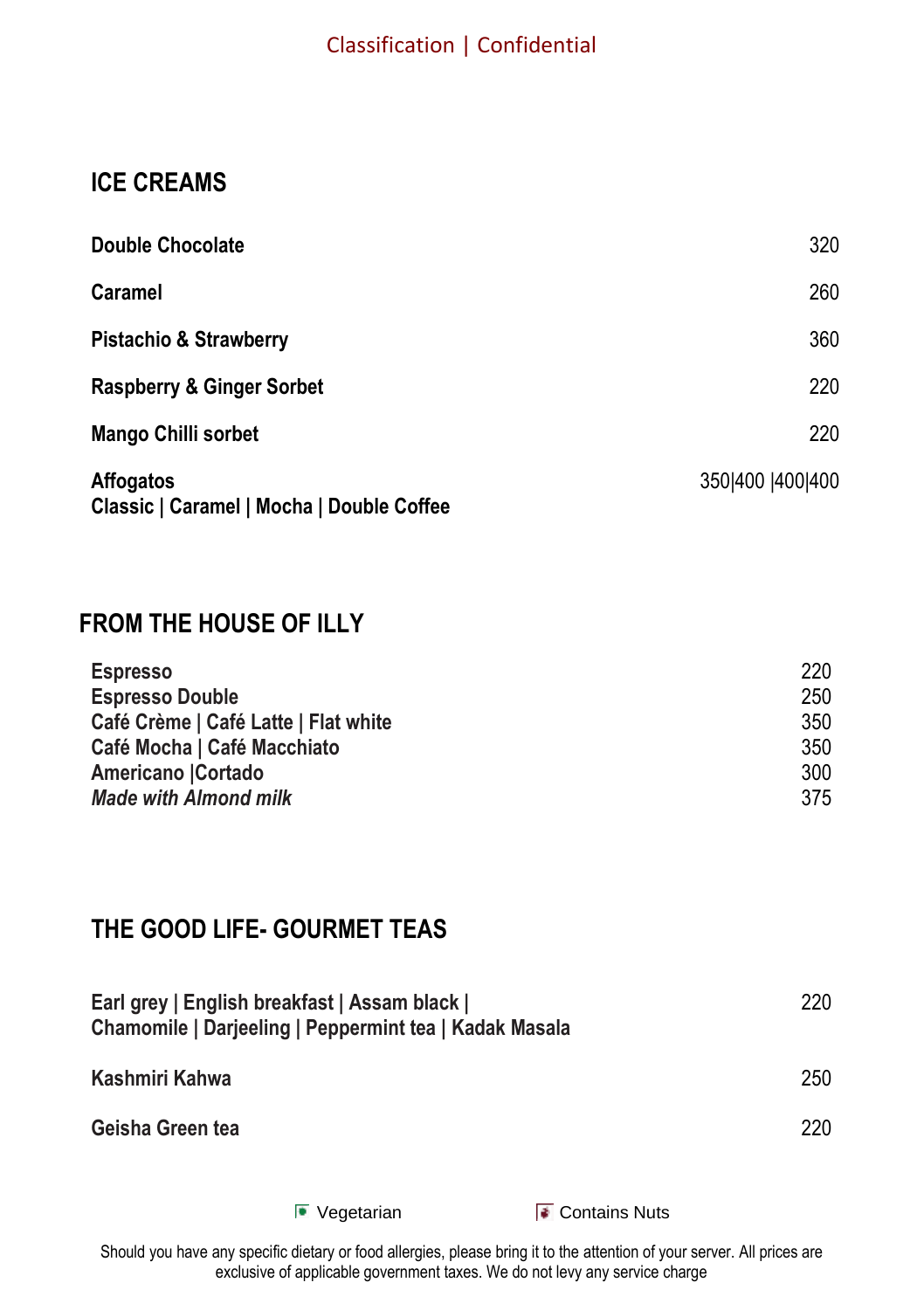| <b>Classic Hot Chocolate</b>                                                                               | 350     |
|------------------------------------------------------------------------------------------------------------|---------|
| <b>COLD DELIGHTS</b>                                                                                       |         |
| <b>ILLY Tonic</b>                                                                                          | 350     |
| <b>Classic Iced tea</b>                                                                                    | 220     |
| <b>Miracle Mint Iced tea</b>                                                                               | 220     |
| <b>Iced Americano   Iced Latte</b>                                                                         | 300 350 |
| <b>Classic cold coffee</b>                                                                                 | 350     |
| Verte<br>Mint, cucumber and green apple                                                                    | 300     |
| Watermelon, lychee and coconut smoothie                                                                    | 300     |
| Breakfast on the go<br>Date pureé, rolled oats, blueberries in your choice of milk<br>(Almond/soy/skimmed) | 350     |
| <b>Alphonso Almond Shake</b>                                                                               | 450     |
| <b>Dark Chocolate Shake</b>                                                                                | 350     |
| Apple & Oat Shake                                                                                          | 250     |
| <b>Seasonal Fresh juices</b><br>Watermelon/Orange/Pineapple                                                | 200     |

**E** Vegetarian **Contains Nuts**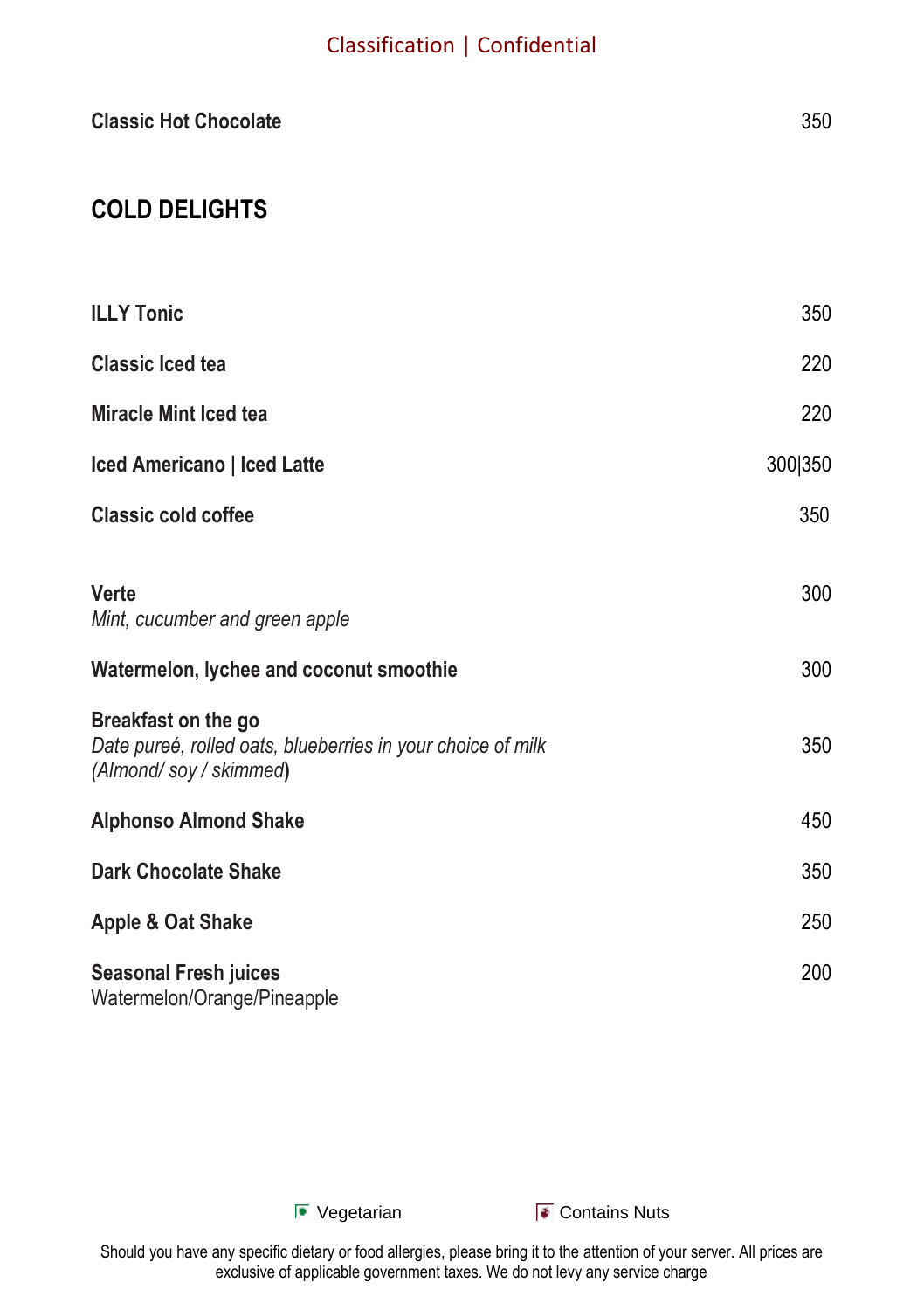### **WINES**

|                                                                                                                                 | <b>Bottle</b> |              |
|---------------------------------------------------------------------------------------------------------------------------------|---------------|--------------|
| <b>SPARKLING</b>                                                                                                                |               |              |
| Chandon Brut, India<br>Chandon Rose, India                                                                                      | 3000<br>3000  |              |
| <b>WHITE WINE</b>                                                                                                               |               |              |
| Dr. Loosen Riesling, Germany                                                                                                    | 3500          | 700          |
| Castillo Banfi Le Rime Toscana, Pinot Grigio & Chardonnay, Italy<br>D'Arenberg The Broken Fishplate, Sauvignon Blanc, Australia | 4500<br>6000  | 900<br>1200  |
| Rawsons Retreat, Chardonnay, Australia                                                                                          | 4000          | 800          |
| Penfolds Konunga Hill, Chardonnay, Australia                                                                                    | 4500          | 900          |
| Lamelle II Borro, Chardonnay, Italy                                                                                             | 5500          |              |
| <b>RED WINES</b>                                                                                                                |               |              |
| Frescobaldi Pater, Sangiovese, Toscana, Italy                                                                                   | 4000          | 800          |
| Cosecha, Cabernet Sauvignon, Chile                                                                                              | 3500          | 750          |
| Vina Tarapaca, Cabernet Sauvignon, Chile                                                                                        | 3750          | 750          |
| Amelia Park, trellis, Cabernet merlot, Australia<br>Nipozzano Rufina Chianti, Italy                                             | 4000<br>6000  | 1000<br>1200 |
| Castello Banfi Col di Sasso, Sangiovese & Cabernet Sauvignon,<br>Italy                                                          | 4500          | 900          |
| Vina Tarapaca Reserva, Carmenere, Chile                                                                                         | 4000          | 800          |
| Vina Tarapaca Reserva Cabernet Sauvignon, Chile                                                                                 | 4000          | 800          |
| <b>SANGRIAS</b>                                                                                                                 |               |              |
| White<br>Red                                                                                                                    |               | 750<br>750   |
| Coffee                                                                                                                          |               | 750          |

**E** Vegetarian **Contains Nuts**